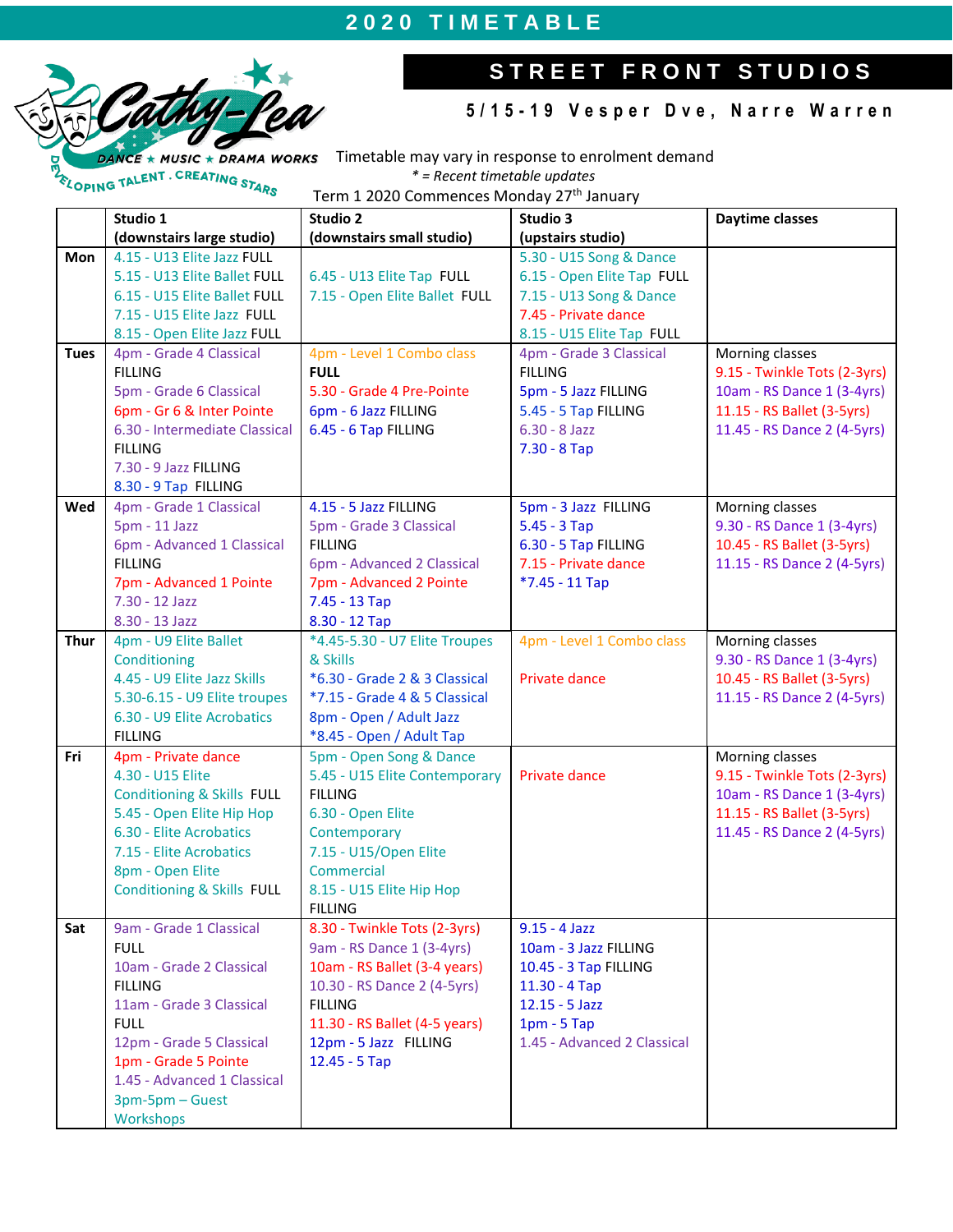### **2 0 2 0 T I M E T A B L E**



## **B A C K L A N E S T U D I O S**

#### **3 / 9 - 1 1 V e s p e r D v e , N a r r e W a r r e n**

Timetable may vary in response to enrolment demand *\* = Recent timetable updates*

Term 1 2020 Commences Monday 27<sup>th</sup> January

| Day          | Studio 4                                                                                                                                                                                                                     | Studio 5                                                                                                                                   | Studio 6                                                                                                                                                                                   | Studio 7              | Studio 8                                                                    |
|--------------|------------------------------------------------------------------------------------------------------------------------------------------------------------------------------------------------------------------------------|--------------------------------------------------------------------------------------------------------------------------------------------|--------------------------------------------------------------------------------------------------------------------------------------------------------------------------------------------|-----------------------|-----------------------------------------------------------------------------|
|              | (downstairs large studio)                                                                                                                                                                                                    | (downstairs small studio)                                                                                                                  | (upstairs studio)                                                                                                                                                                          | (Music)               | (Music)                                                                     |
| <b>Mon</b>   | *4.15 - U11 Elite Ballet FULL<br>*5.15 - U11 Elite Jazz & Tap<br><b>FULL</b><br>*6.15-6.45 - U11 Song &<br><b>Dance FULL</b>                                                                                                 | Private dance                                                                                                                              | 5pm - VCE Dance Theory 3 & 4<br>6pm - VCE Dance Composition<br>*7.45 - Open / Adult Classical                                                                                              | <b>Bass</b><br>Guitar | <b>Singing</b>                                                              |
| Tue          | 4.45 - 7 Tap FILLING<br>5.45 - Grade 5 Classical<br>6.45 - Grade 5 Pointe<br>7.15 - 7 Jazz FILLING                                                                                                                           | 4.15 - 5.45pm - Extension<br><b>Elite Ballet (occasional</b><br>class with guest teacher)                                                  | 4pm - 2 Classical<br>4.45 - 2 Jazz<br>$5.30 - 2$ Tap<br>6pm - Junior-Inter Special<br><b>Stars</b><br>6.30 - Inter-Teens Special<br><b>Stars</b><br>7.15 - Adult Special Stars             | <b>Drums</b>          | Piano                                                                       |
| Wed          | $4.15 - 4$ Jazz<br>5pm - Grade 2 Classical<br>6pm - 10 Jazz<br>7pm - 10 Tap<br>7.45 - Intermediate Classical<br>8.45 - Inter Pointe                                                                                          |                                                                                                                                            | 4pm - 2 Classical FILLING<br>4.45 - 2 Jazz FILLING<br>$5.30 - 2$ Tap<br>$6pm - 4Tap$                                                                                                       | <b>Singing</b>        | Piano                                                                       |
| <b>Thurs</b> | 4.45 - Junior Acrobatics<br><b>FILLING</b><br>5.30 - Inter Acrobatics<br><b>FILLING</b><br>6.15 - Junior Contemporary<br>7pm - Jinter Contemporary<br>7.45 - Teens Contemporary                                              | Private dance                                                                                                                              | 4pm - Junior Hip Hop<br>4.45 - Inter Hip Hop<br>5.30 - BOYS ONLY Jazz & Tap<br>$6.15 -$ Junior-Inter<br>Commercial<br>7pm - Teens Hip Hop<br>7.45 - Teens Drama<br>8.30 - Teens Commercial | <b>Drums</b>          | <b>Bass</b><br>Guitar                                                       |
| Fri          | 4pm - U11 Elite Conditioning<br>& Skills FULL<br>5pm - U11 Elite Acrobatics<br><b>FILLING</b><br>5.45 - U13 Elite Acrobatics<br>6.30 - U13 Elite Hip Hop<br><b>FILLING</b><br>7.15 - U13 Elite Conditioning<br>& Skills FULL | <b>5pm - Junior Drama</b><br>5.45 - Junior-Inter<br><b>Musical Theatre</b><br>6.30 - Inter Drama<br>7.15 - Teens Musical<br><b>Theatre</b> | 5pm - U13 Elite Contemporary<br><b>FILLING</b><br>5.45 - U11 Elite Contemporary<br><b>FULL</b><br>6.30 - Junior-Inter<br>Contemporary                                                      | Guitar                | $4.30 -$<br>Junior<br><b>Singing</b><br>$7.15 -$<br>Inter<br><b>Singing</b> |
| Sat          | 9am - 1 Classical FILLING<br>9.45 - 1 Jazz FILLING<br>$10.30 - 1$ Tap<br>11am - 8 Jazz FILLING<br>12pm - Grade 4 Pre-Pointe<br>12.30 - 6 Jazz FILLING<br>1.15 - 6 Tap FILLING<br>2pm - 8 Tap FILLING                         |                                                                                                                                            | 9am - 2 Classical FULL<br>9.45 - 2 Jazz FILLING<br>$10.30 - 2$ Tap<br>11am - Grade 4 Classical<br><b>FILLING</b><br>12pm - Grade 6 Pointe<br>12.30 - Grade 6 Classical<br><b>FILLING</b>   | Guitar                | Piano                                                                       |

**KEY ½ hour classes ¾ hour classes 1 hour classes 1 ½ hour classes Elite classes (entry via audition)** Pre-School - Twinkle Tots (2-3 year olds), RSD level 1 (3-4 year olds), RSD level 2 (4-5 year olds), Ready Set Ballet (3-5 yo) level 1 - prep age at school, Level 2 - grade 1 at school, Level 3 - grade 2 at school, then levels by ability and training